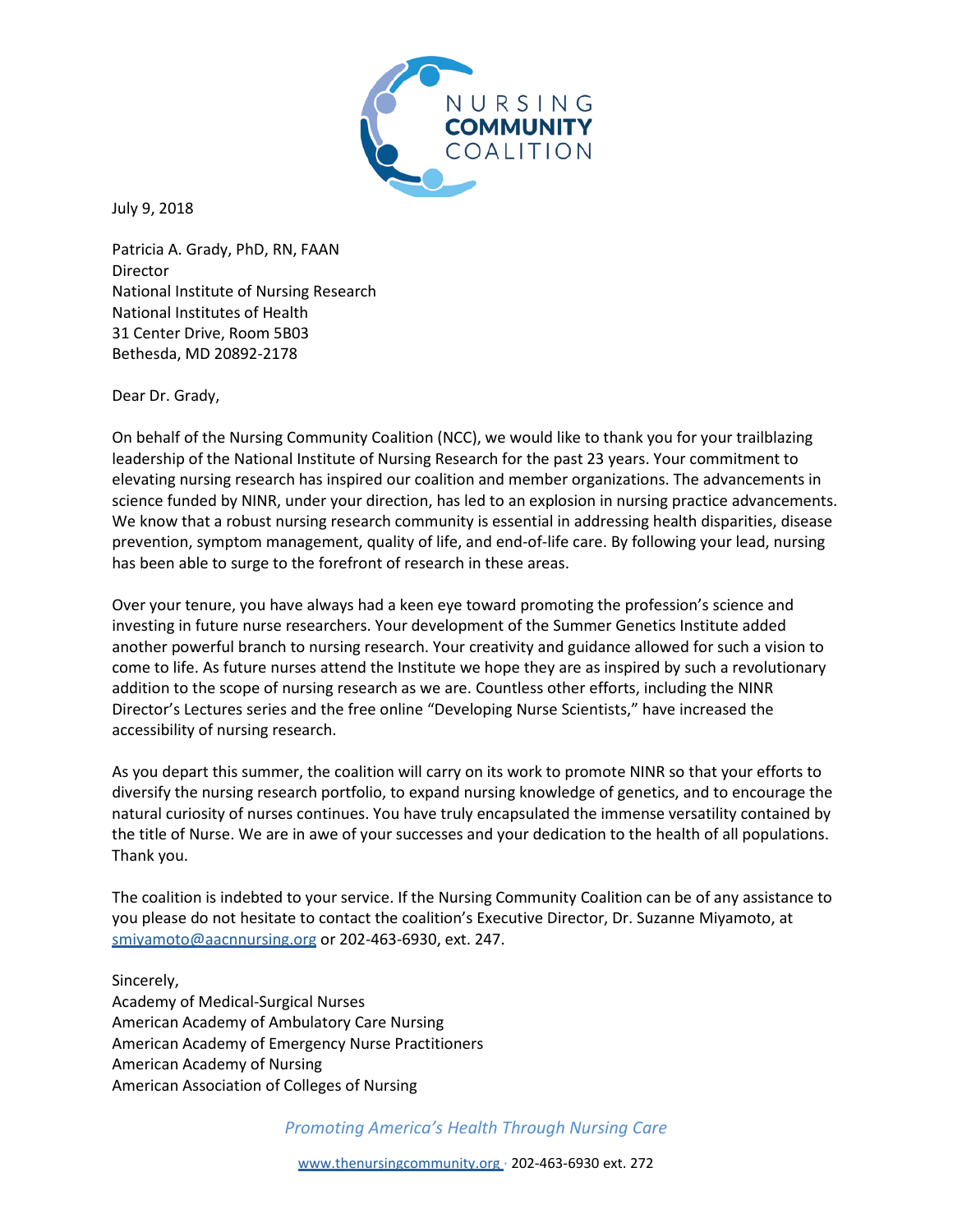American Association of Critical-Care Nurses American Association of Heart Failure Nurses American Association of Neuroscience Nurses American Association of Nurse Anesthetists American Association of Nurse Assessment Coordination American Association of Nurse Practitioners American Association of Occupational Health Nurses American College of Nurse-Midwives American Nephrology Nurses Association American Nurses Association American Nursing Informatics Association American Organization of Nurse Executives American Pediatric Surgical Nurses Association American Public Health Association, Public Health Nursing Section American Psychiatric Nurses Association American Society for Pain Management Nursing American Society of PeriAnesthesia Nurses Association for Radiologic and Imaging Nursing Association of Community Health Nursing Educators Association of Nurses in AIDS Care Association of Pediatric Hematology/Oncology Nurses Association of periOperative Registered Nurses Association of Public Health Nurses Association of Rehabilitation Nurses Association of Veterans Affairs Nurse Anesthetists Association of Women's Health, Obstetric and Neonatal Nurses Commissioned Officers Association of the U.S. Public Health Service Dermatology Nurses' Association Emergency Nurses Association Friends of the National Institute of Nursing Research Gerontological Advanced Practice Nurses Association Hospice and Palliative Nurses Association Infusion Nurses Society International Association of Forensic Nurses International Society of Psychiatric-Mental Health Nurses National Association of Clinical Nurse Specialists National Association of Hispanic Nurses National Association of Neonatal Nurse Practitioners National Association of Neonatal Nurses National Association of Nurse Practitioners in Women's Health National Association of Pediatric Nurse Practitioners National Association of School Nurses National Black Nurses Association National Council of State Boards of Nursing National Forum of State Nursing Workforce Centers National League for Nursing National Nurse-Led Care Consortium National Organization of Nurse Practitioner Faculties